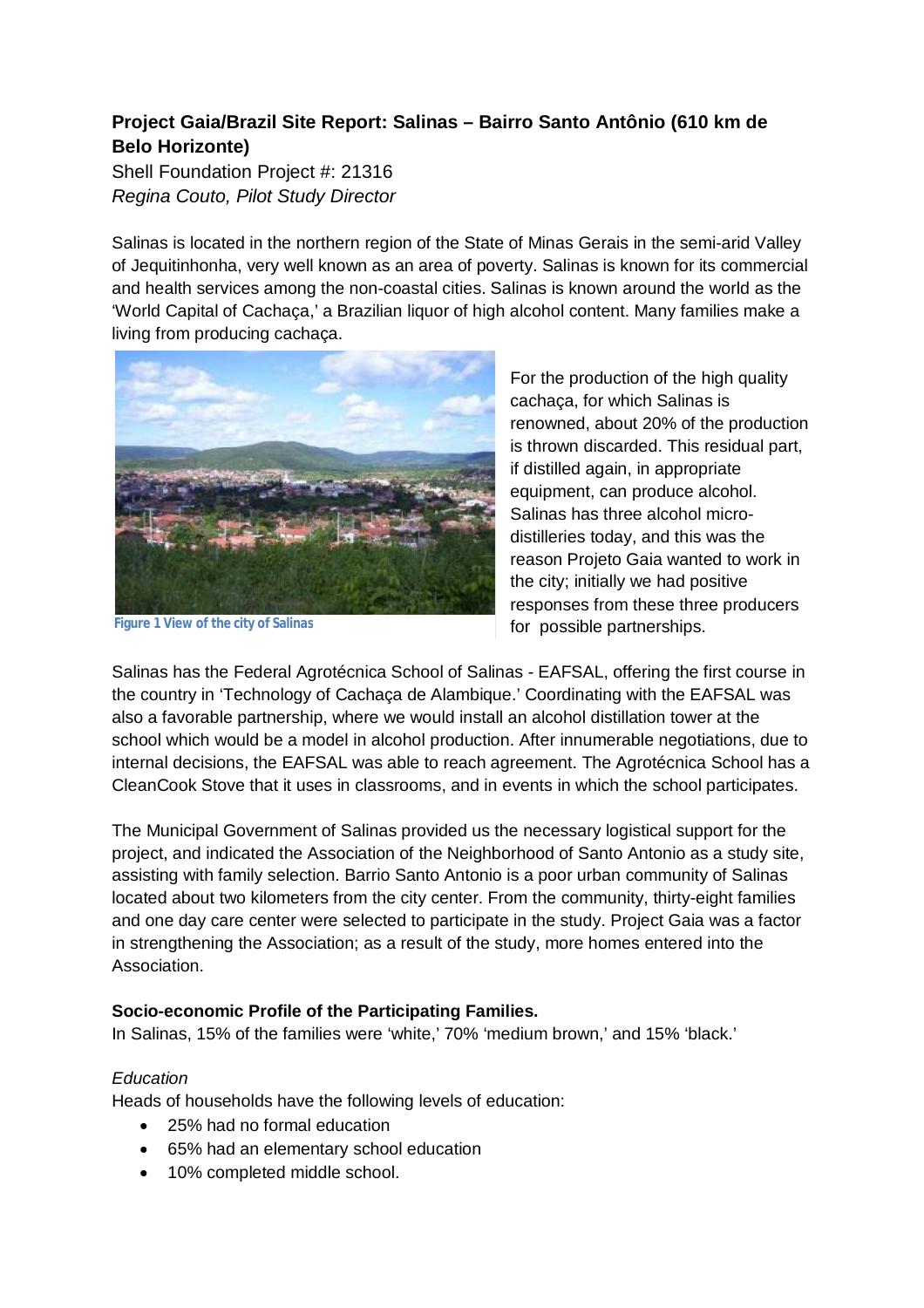

**Figure 2 Bairro Santo Antonio**

### *Family size*

Of the 38 participating families:

- 5% of homes have 2 people
- 40% are 3-4 person households
- 45% are 5-6 person homes
- 10% have more than 7 people

In relation to income level, the majority of the families of Salinas do not have regular work, and they earn lower than minimum wage. Many live as *bicos* - a very difficult life. Some of the housewives make and sell biscuits and breads to raise the family income.

### *Income levels:*

Most families do not have a fixed income. Using the Shell Foundation parameters

- 45% of families live on less than US\$ 1.00/day
- 55% live on US\$ 1.00-3.00/day,
- none earn more than US\$ 3.00/day.

The families live very modestly in very simply homes, and some pay rent.

### *Cooking habits*

- 85% of families use both LPG and wood stoves
- 10% use only LPG
- 5% use only wood.

Santo Antonio is on the outskirts of town, about 2 km from the city center. The families have difficulty finding fuelwood, and of the families that use wood, 45% collect it at an average of 2 hours /week to gather it, and 40% buy fuelwood.

# **Findings**

Participant response on general aspects of the CleanCook stove: *Safety:* 

- 25% say the CleanCook is very safe
- 75% say that it is safe
- Compared to LPG in the kitchen, 76% say the CleanCook stove is safer than LPG
- Compared to wood stoves, 71% say the CleanCook is safer.

# *Smoke levels*

- 90% say the CleanCook stove smoke level is very low
- 95% say it is equal or less than the smoke level of LPG
- 100% say the CleanCook smoke level is lower than their woodstove

# *Positive and negative factors of the CleanCook stove:*

Responses were open ended and the majority of families gave more than one response.

 Positive factors: 46% noted its Safety, 41% its Rapid cooking time and 8% noted fuel efficiency.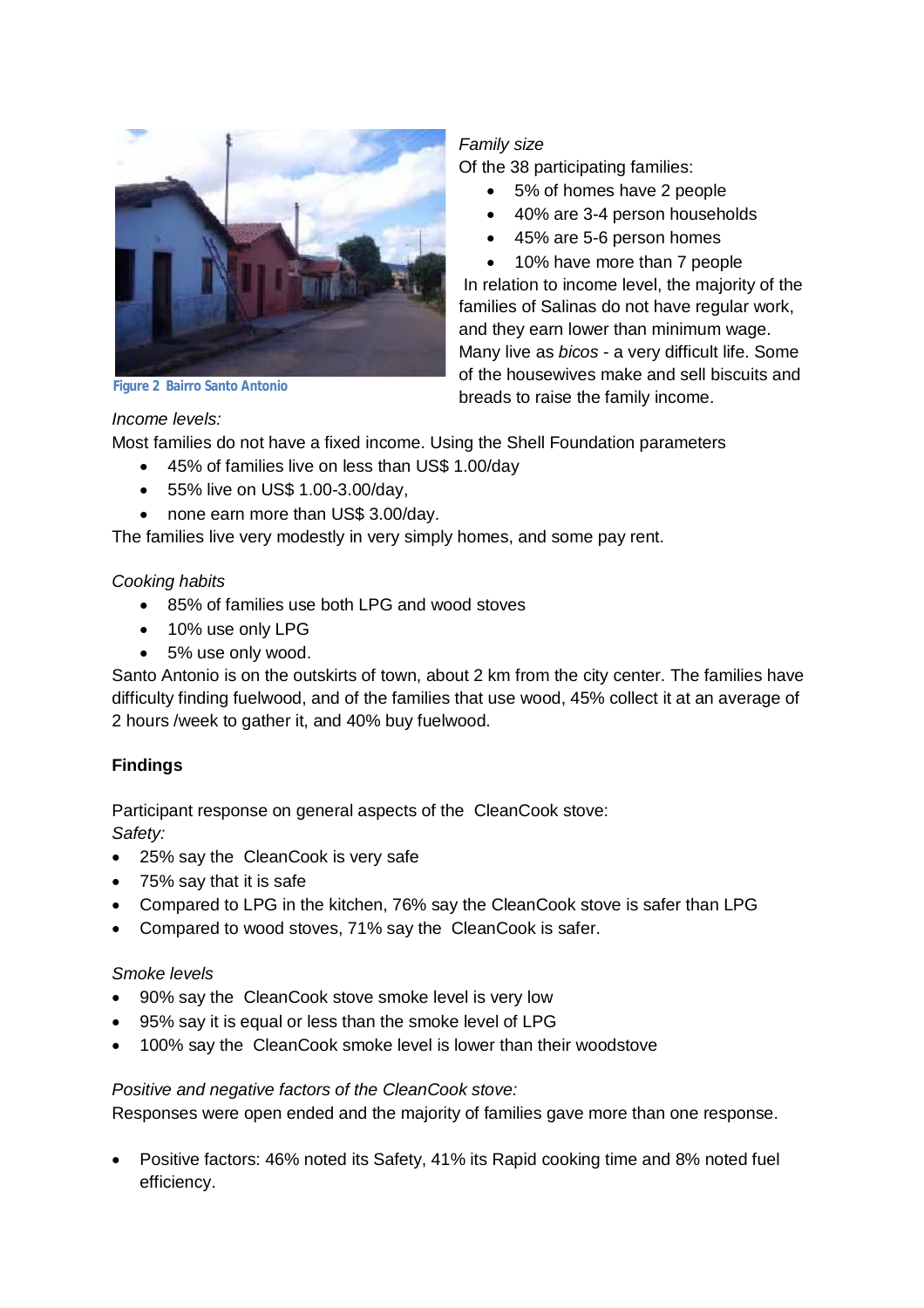Negative factors: 20% say the CleanCook has too few burners; 30% say the pot supports are not good; 10% say it dirties their pots, and 10% say the stove is difficult to clean and light. 55% were concerned about the price of a liter of ethanol.

*Willingness and ability to pay for stove* Regarding a fair price to pay for the CleanCook stove, 45% didn't know. In relation to a price they could afford to pay for the CleanCook:

- 10% said up to R\$ 50.00
- 15% said between R\$ 50.00-100.00
- 25% said between R\$ 100.00-200.00
- 5% said more than R\$ 200.00.

80% of users would need financing, and of those, 56% would use microcredit.

### *Fuel prices*

In relation to a fair price per liter of ethanol

- 35% didn't know
- 40% said the ideal price would be less than R\$ 1.00
- Regarding a maximum price to pay per liter of ethanol:
	- 35% didn't know
	- $\bullet$  45% said up to R\$ 1.50.

In Salinas, a liter of ethanol at the pump cost R\$ 2.42 and at the end of the project it was R\$ 2.00. This difference is due to the sugarcane harvest in the southeast that began in May.

# **Suggestions to improve the CleanCook stove:**

This was an open ended question. About 25% of families had no recommendations, and the rest gave more than 2 suggestions:

- 68% improve pot supports
- 53% more burners
- 35% a support for small pots
- 10% a built-in table
- 6% additional oven

#### **Outlook**

The other sites in this region had results that were comparable to those in Salinas. During the study we used an increasing cost sharing mechanism to determine user willingness to pay per liter of alcohol. Of the total number of families, 72% continued using the CleanCook stove as the cost increased, noting safety and fast cooking times as the principal reasons. In Salinas, another relevant factor is the possibility of buying a small amount of ethanol at a time; many of the families are not on a fixed income.



*Marieta, resident of Bairro Santo Antonio 'We don't have fuelwood here that is close by. My husband goes out, but he is not able to bring much because it is so heavy. With the CleanCook stove it is much easier to cook, and I could buy alcohol in little amounts.'—D.*